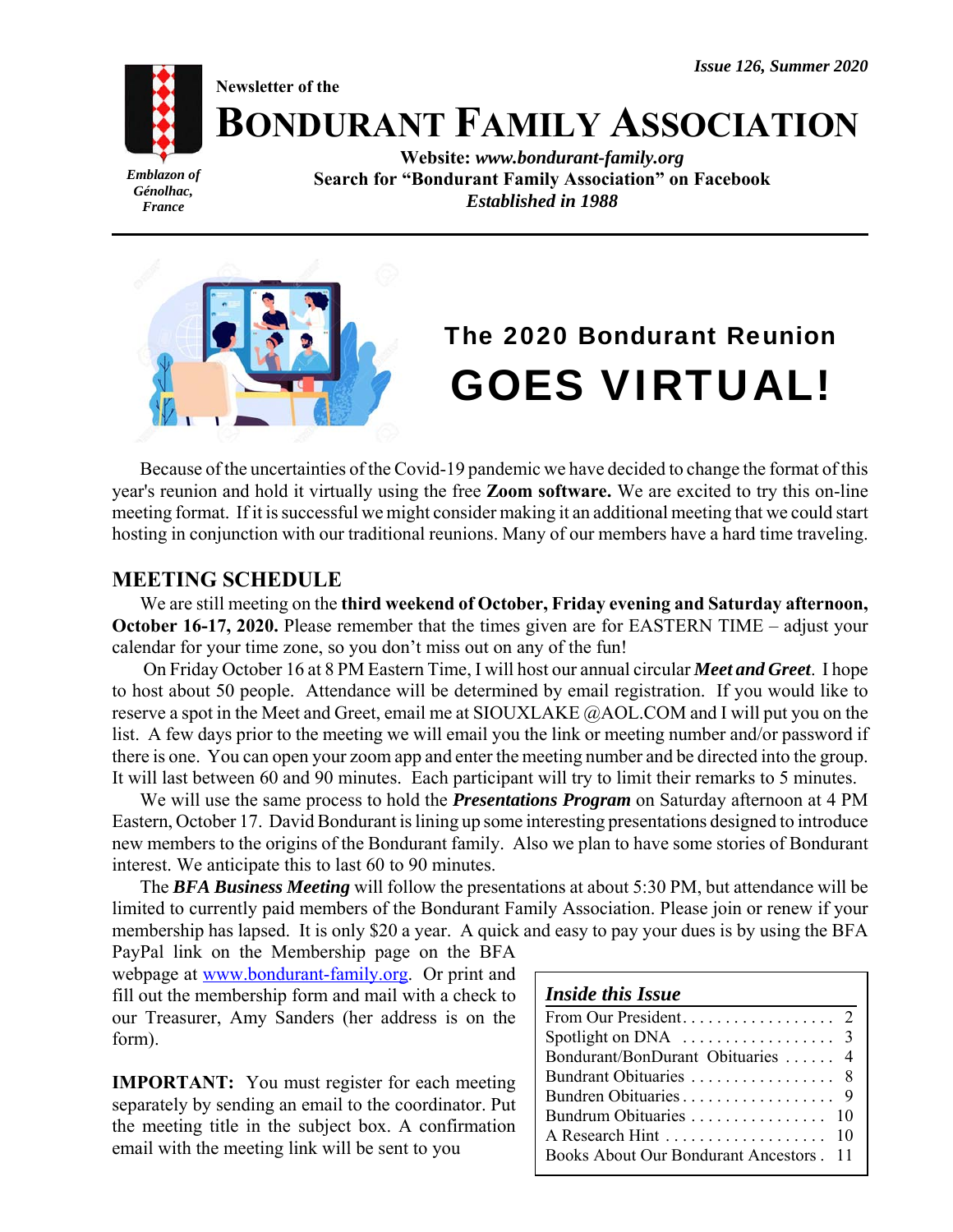## **TO SUMMARIZE OUR 2020 MEETING WEEKEND**

#### *TRIAL RUN ZOOM MEETING* **– Friday evening, Sept. 18, 8:00 PM Eastern**

If you would like to try using Zoom ahead of the meeting in October, David Bondurant, our Zoom guru and webmaster, has volunteered to host a short Zoom session on Friday, Sept. 18<sup>th</sup>. To participate, send him an email at *dbondurant@mac.com* with your name and email address with the subject of "BFA Trial Zoom Meeting" no later than Monday, Sept. 14<sup>th</sup> to register. He will email you a link to be directed to this meeting.

Be sure to have the Zoom app already downloaded and set up on your device (computer, smart phone, laptop, tablet, etc.). At your leisure, go to https://zoom.us/, sign up for a free account. Click on the link in the confirmation email from Zoom, then create your account with your password. Then download and install the app software. It is free.

David will provide more detailed instructions in the next newsletter, if you need them.

#### *MEET AND GREET* **– Friday evening, Oct. 16, 8:00 PM Eastern**

To attend Friday's Meet and Greet, register by emailing me your Name and Address, the email address you would like to use and if you're comfortable, your phone number. Just put in your subject line: "Bondurant Meet and Greet" and send your info to Bruce at  $Sioux \leq \alpha$  and  $E$  and  $\alpha$  will be emailed the link to join this meeting.

#### *PRESENTATIONS MEETING* **– Saturday afternoon, Oct. 17, 4:00 PM Eastern**

To attend the several Bondurant presentations on Saturday at 4 PM Eastern Time. Register by emailing David Bondurant at  $dbondurant@mac.com$  with your name and address and the email address you would like to use. If you can, send your phone number, too. Put "Bondurant presentations" in the subject line. You will be emailed the separate link to join the meeting.

## *BFA BUSINESS MEETING* **– Saturday evening, Oct. 17, 8:00 PM Eastern (open to BFA paid members only):**

If you are a member in good standing of the Bondurant Family Association, plan to attend the business meeting which will be held immediately after the last presentation. For this meeting, register by emailing Bruce at  $Sioux$ lake $@a$ ol.com and you will be sent a link to attend.



## FROM OUR PRESIDENT

Hello, cousins,

I'm excited to tell you about the new format for our annual meeting this fall. With the risk of COVID-19 continuing, we don't want any of our family to take a chance to travel to Virginia this year.

Many of you no doubt are already familiar with Zoom Video. I have been using it for my book club and men's group meetings. We have seen its advantages and rather enjoy meeting this way. We will provide reunion attendees with the instructions how to download the software and how to connect on-line. It is easy once you get the hang of it. Everything will be free.

Last week I used Zoom to meet with some distant relatives on my Dad's side. It was an incredible experience. These were cousins I had heard about growing up, but had never met. I probably would have never met them, but now I feel I know them well. We engaged in some family gossip that was so entertaining!!!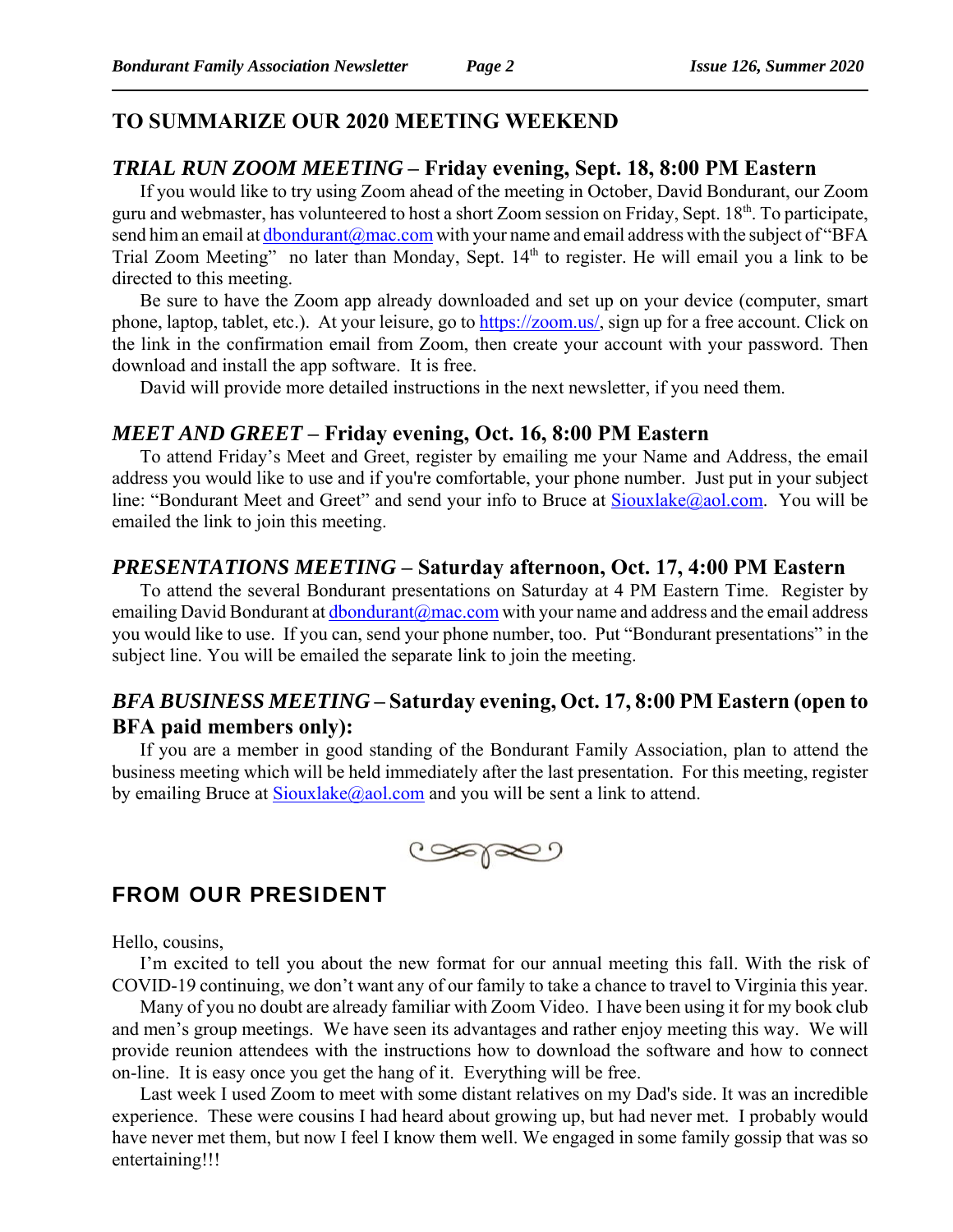We will keep the usual format of the annual meeting. The Meet and Greet on Friday evening has been the most rewarding part of attending the reunion for me, where long lasting connections are made. I hope this holds true with this format. And we always learn something new about our family in the presentations.

Both the Meet and Greet and the Presentations Meeting will be open to anyone who is interested in the Bondurant family (all spellings). You do not need to be a paid member of the Bondurant Family Association to join these events (although we hope you WILL join to continue research on this family). However, only paid members of BFA may attend the business meeting following the presentations on Saturday evening.

I look forward to "seeing" you in October,



We each have two "family trees." One is based on our biology – our genetic inheritance, and the other is based on our families – our social inheritance. Both are passed down to us from generation to generation, and both are an important part of who we are as people. Sometimes, they coincide. Our genetic inheritance and our social inheritance come from the same set of people. Sometimes, they do not coincide, as in the case of adoptions or mis-attributed parentage. Our genetic inheritance and our social inheritance come from different sets of people.

We can explore our genetic inheritance by doing one or more of the commercially available DNA tests. For our purposes today, we will focus on the autosomal DNA tests (Family Finder with Family Tree DNA, and the DNA tests with AncestryDNA, 23andMe, and MyHeritage). These usually provide us with a list of names of other people who have done the same test and share various amounts of DNA with us. These are our DNA cousins. The greater the amount of DNA we share with them, the more closely we are related. We share DNA with them because we share common ancestors somewhere along our genetic lineages who passed their DNA down to both of us from any number of generations back.

Traditional genealogy is a very popular activity among many Americans as well as many people in countries around the world. It is a way of collecting and recording various pieces of information that tell us about the lives of our ancestors. Most of us have family albums where we have collected photographs of our families. When we are lucky, these photographs can span many generations. If we are VERY lucky, Great Grandmother wrote who was in the photographs and a date and place on the back of the photograph! These photographs have been preserved and passed down to us by members of our families from any number of generations back!

Old photographs are just one way for us to enjoy traditional genealogy. They are one form of record that documents the lives of the people who make up our families. They are only valuable when we recognize the people in the photographs or when somebody took the time to document who was in them. Many other valuable records are also available that help tell the stories of our ancestors. These include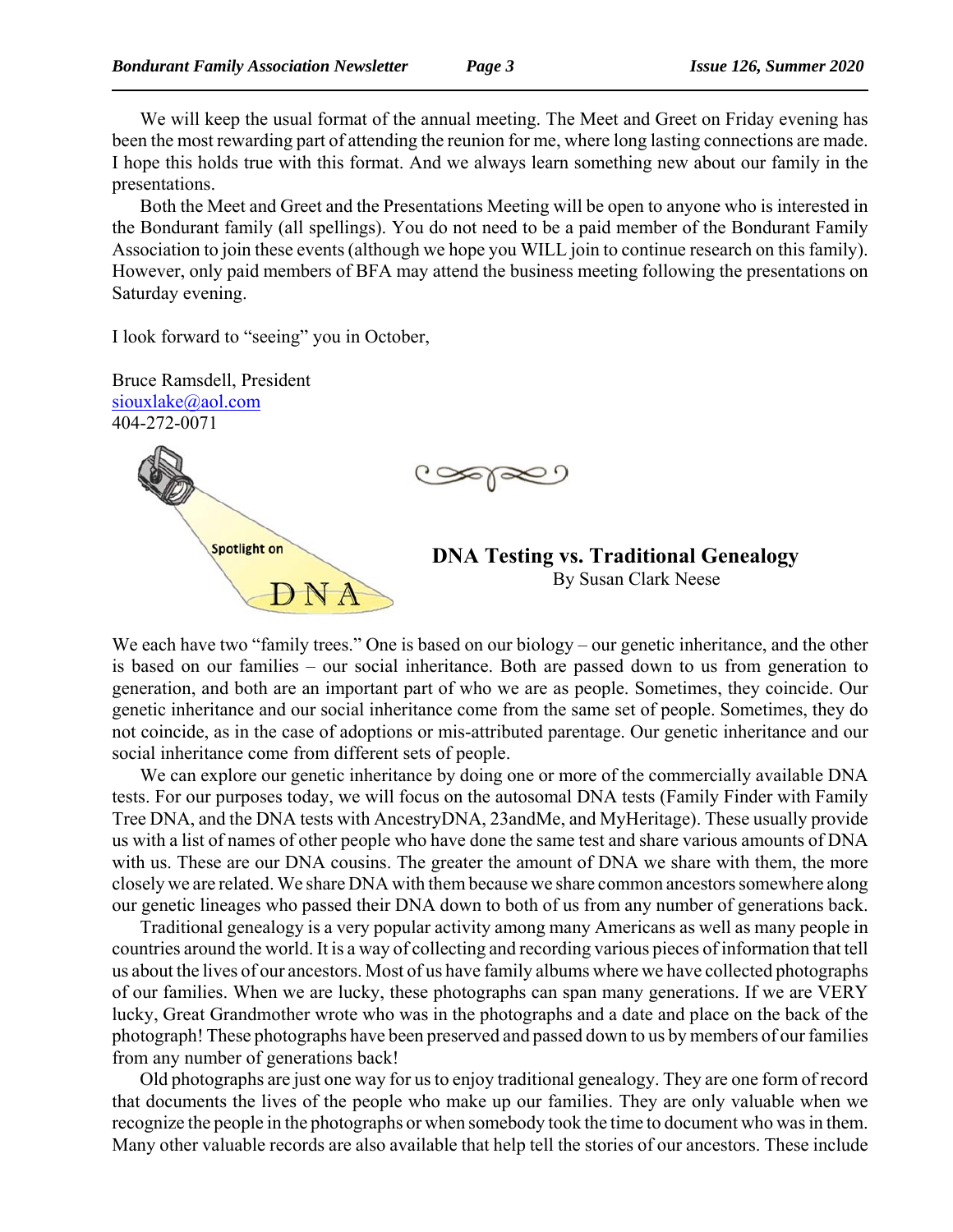official records such as records of births, marriages, divorces, and deaths. There are census records, church records, cemetery records, tax records, land records, military records, records of various societies and published genealogical works.

These types of records have been collected in many different repositories. In recent times, they have been digitized and made available through various online services.

All types of man-made records contain errors. As we search for records on our families, the further back in time we go, the harder they are to find, and the more difficult it becomes to verify how accurate they are. There is an entire methodology in the field of genealogy devoted to establishing "genealogical proof." Not every record will meet the standards of genealogical proof. When this happens, we must accept that some things are conjecture, and some are just plain wrong.

A well-documented family tree that contains as many ancestral branches as possible is a true gift to our own descendants. It is also the only way to make sense out of our DNA test results!

When we look at our DNA matches, we ask ourselves where does this person fit into our family tree? We may recognize our first cousins, even our second cousins, and know exactly where they fit into our trees. But third cousins? Fourth cousins? We may have never heard of them!

But, wait a minute! That surname Bondurant! I recognize it from one of the branches in my family tree! My match also shows the surname Bondurant in his family tree! I wonder if he belongs somewhere along that branch? Now I have something to talk about when I contact this match to see if we can collaborate and try to figure out how each of us fits in the other's family tree! When this connection is discovered, you will probably be able to add another branch to your tree. Without a well-fleshed out family tree – not just your direct lineage – you would not have been able to place your DNA cousin!

This is why it is so very important to build a family tree and to include a list of surnames as part of your participation in our Bondurant-Tanner Descendants DNA Project with Family Tree DNA! It helps us all to collaborate and figure out our relationships to one another, and to confirm the branch of Bondurant-Tanner descendants to which we belong! And that is one of the most important things we can accomplish as members of the BFA!

*About the author: Susan Clark Neese is currently the Chairperson of the BFA Research Committee and Secretary for BFA for 2020-2021. She administers five DNA projects and has been an avid genealogist for many years. Please feel free to contact her with questions at famhistgirl@gmail.com.* 

**Bondurant Obituaries** found in newspaper archives from to March 4, 2020, to June 29, 2020, on the subscription website www.genealogybank.com and elsewhere, compiled June 29, 2020, by EBM.



**Donald Reuben Bondurant May 18, 1940 - May 2, 2020** 

Donald R. Bondurant, a retired counselor/dean and resident of Merrillville, IN, died on May 2, 2020, at the age of 79 in Crown Point, Indiana.

He is survived by his loving wife, Darlene Bondurant, his children, Brian R. Bondurant and Nicole A. Bondurant. He is predeceased by his parents, George Wade Bondurant and Christine Webster, two brothers, Benny and Frank Bondurant, two sisters, Charmaine Williams and Rose

Walton.

Donald was born in Cairo, Illinois on May 18, 1940, to George Wade Bondurant and Christine Webster. He attended Southern Illinois University in Carbondale, Illinois with a full scholarship. He earned a Bachelor's of Science in English and a Master's in Counseling. While at S.I.U. Don became a member of Kappa Alpha Psi Fraternity. After graduating, he entered the workforce as a teacher in the Gary Public School Corporation. He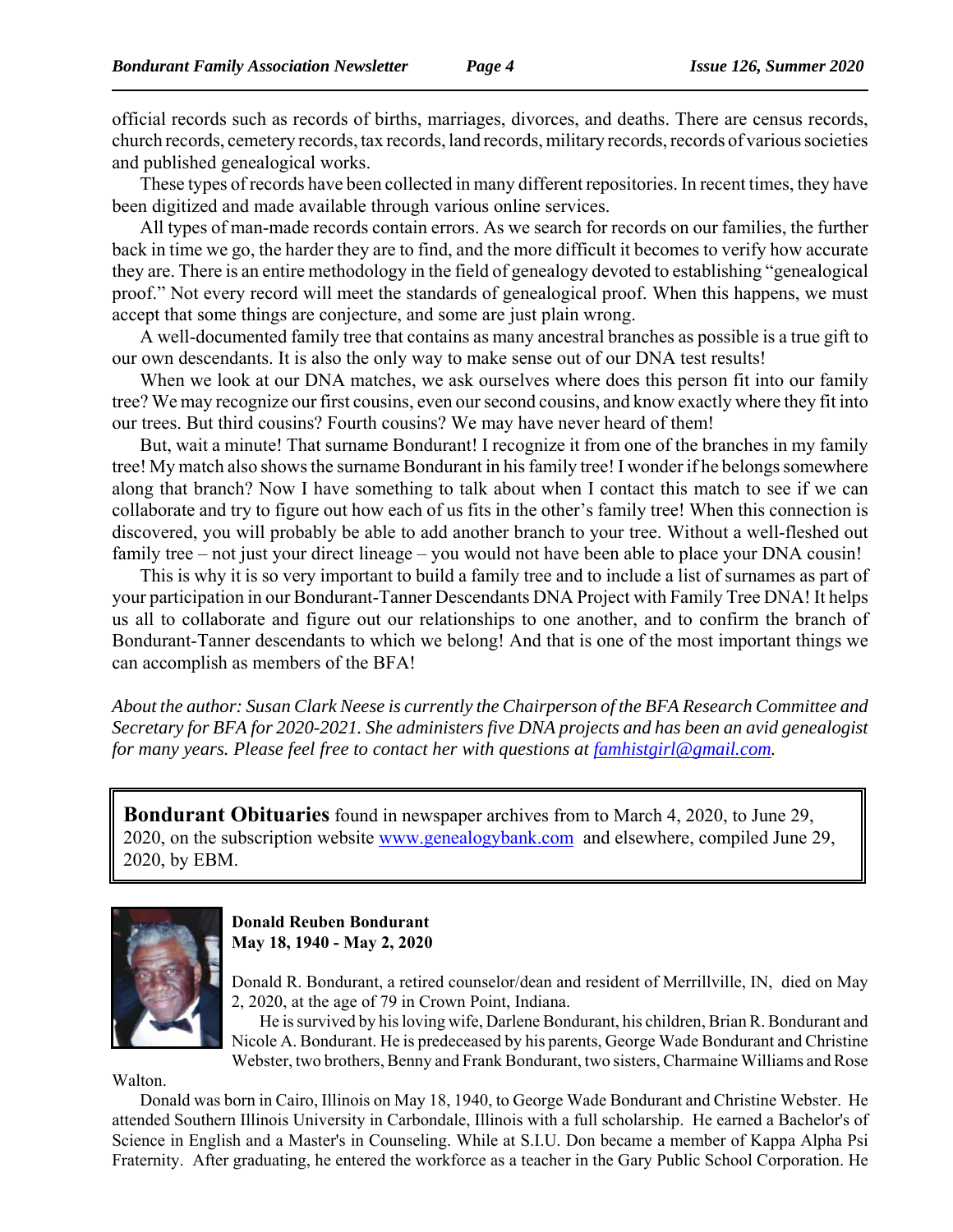advanced to high school counseling in Gary. Donald later accepted the position as the director of university division at Indiana University in Gary, Indiana. While working at the University he advised, guided, influenced and inspired students to accomplish their career goals. He assisted students with employment through the work study program, as well as, even assisting with their academic assignments. He was passionate about education.

In 1976, Donald accepted positions as counselor/dean of students at Bloom High School in Chicago Heights, IL. During his time there he became the director of the school's gospel choir. He and the students enjoyed traveling and performing after school hours and on weekends. He also had a great singing voice. During his employment at Bloom, he focused on the students reaching their highest potential and to continue on to college. He worked at Bloom High School until he became ill in November, 1994.

On July 26, 1980, Don married Darlene Edwards, the love of his life. From their union they welcomed a son and a daughter, Brian R. and Nicole Bondurant.

Donald was a devoted husband and father. He was very protective of his family. He was a kind-hearted and generous individual. He was always thinking of how he could help others educationally, financially and by giving advice. He was the 30-40 percent tipper. He had a sense of humor that kept everyone laughing and that made him likeable to all that met him. Donald attended, weekly, family christian center church with his mother-in-law until he became ill. He will be missed by his loving wife, who cared for him for 26 years due to multiple illnesses. He will be missed by his children, family, friends, and all who knew him.

A memorial will be held at a later date. Cards and contacts may be sent to 3956 W. 92nd Pl., Merrillville, IN 46410. For additional information, please contact Hillside Funeral Home & Cremation Center, Konnie Kuiper-Kevin Nordyke by calling us at 219-838-0800 or visiting us at www.hillsidefhcares.com. To plant a tree in memory of Donald R. Bondurant, please visit our tribute store.

*The Times* (Munster, IN) - Sunday, May 10, 2020 https://www.hillsidefhcares.com/obituary/Donald-Bondurant



#### **Andrea Louise Bahleda Bondurant November 8, 1980 - May 26, 2020**

Andrea Louise Bondurant, 39, of California, MO, passed away Tuesday, May 26, 2020, in California [MO] as a result of an automobile accident.

She was born November 8, 1980, in Jefferson City, the daughter of Robert Paul "Bob" and Diane (Gallick) Bahleda. Andrea was a 1999 graduate of Helias High School.

She was united in marriage on June 9, 2001, at the Cathedral of St. Joseph in Jefferson City to her high school sweetheart, Danny Lee Bondurant, who survives at the home.

Andrea worked for Jefferson City Medical Group and with Central Bank in Jefferson City and most recently in California as a lender assistant.

Andrea had a fun-loving spirit and enjoyed going to concerts with her friend Kelly (especially Kenny Chesney concerts),trying her luck at the Boonville Casino and buying scratcher tickets. She loved spending time with Danny and the boys as well as her friends and family at the river, camping trips, and even simple evenings on the back porch. It would be an understatement to say she loved her dog, Dizzy. Her greatest passion and joy were her two sons. She never missed an occasion to be with them and to support them in their sports activities, as well as being "mom" to all of their friends. She was the apple of her mother's eye and both of her sisters' best friend.

She is survived by her husband, Danny Bondurant, California; two sons, Jordan and Ethan Bondurant, California; her parents, Bob and Diane Bahleda, Holts Summit; two sisters, Stephanie (Dan) Rubinstein, Grand Junction, Colo. and Amy Stephens (Kevin Bishop), California, Mo.; father and mother in-law, Jerry and Kay Bondurant, Jefferson City; brother-in-law, Doug Bondurant, Jefferson City; nieces and nephews, Mia Rubinstein, Bailey Rubinstein, Kory Stephens, Grace Stephens, Mackenzie Bondurant; and her best friend, Kelly (Kyle) Thompson, Jefferson City.

Visitation was held Sunday, May 31, 2020, at Dulle-Trimble Funeral Home in Jefferson City. Memorials are suggested for Jordan and Ethan Bondurant educational needs via Central Bank or to the Jefferson City Animal Shelter. Dulle-Trimble Funeral Home in Jefferson City is in charge of the arrangements. Those wishing to send condolences to the family may do so at the www.dulletrimble.com website.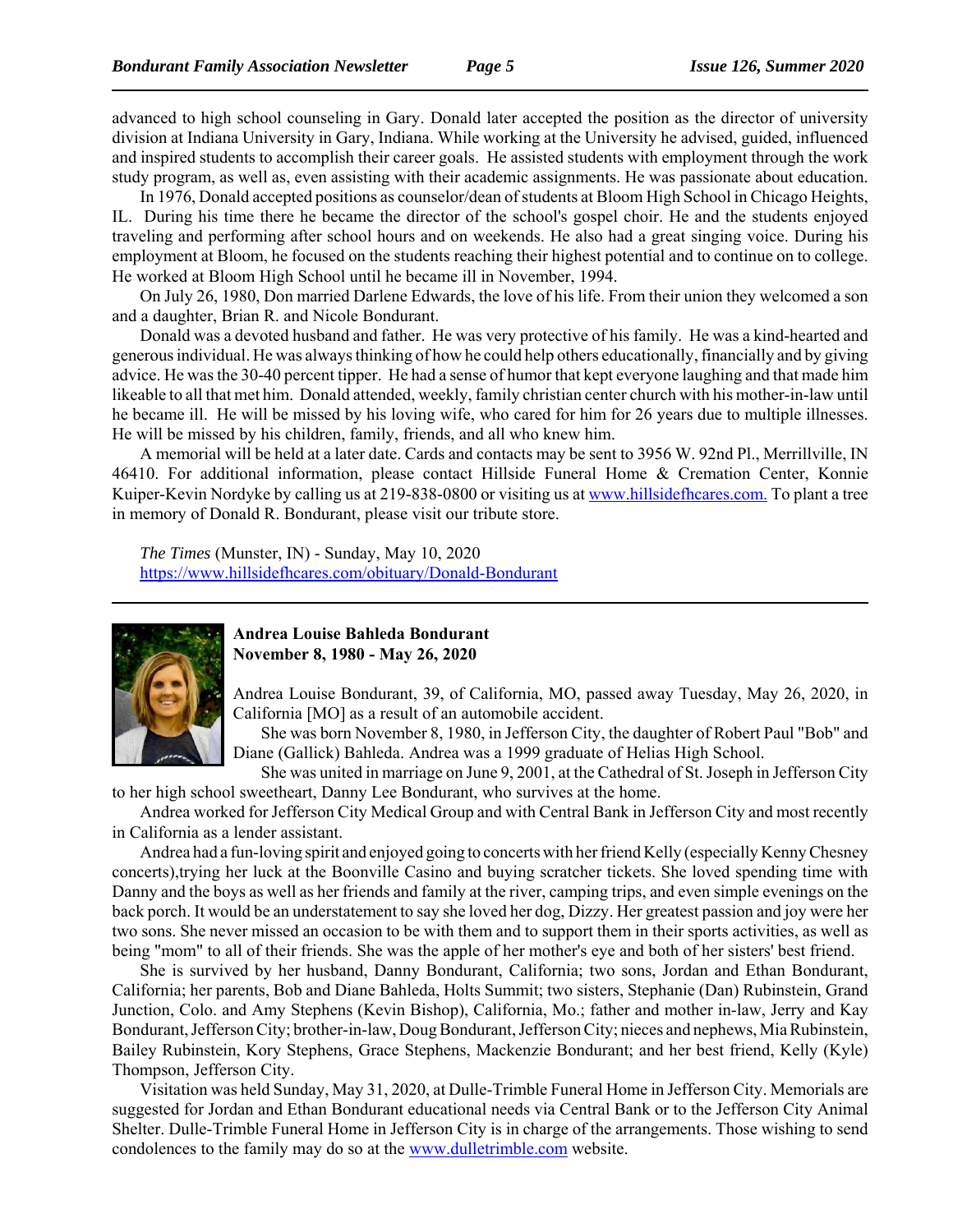*The California Democrat* (MO) - Wednesday, June 3, 2020 *Jefferson City News-Tribune* (MO), Missouri, May 28 & 31, 2020 *The Sedalia Democrat* (MO), May 27, 2020



#### **Larry Joe Bondurant II January 8, 1987 - May 16, 2020**

Larry Joe Bondurant II, 33, Holts Summit, Mo., passed away on Saturday, May 16, 2020, at his home. Joe was born on January 8, 1987, in Jefferson City, Mo., the son of Larry Joe Bondurant and Michelle Robin Weaver.

He was currently employed at AZZ Switchgear Systems in Fulton, Mo. Joe enjoyed fishing, the outdoors, tinkering on things around the house and spending time with his family and friends.

Survivors include: his mother, Michelle Weaver of Tebbetts, Mo.; two brothers, Daniel Bondurant (Patience) of Jamestown, Mo., and Aaron Lane of Tebbetts, Mo.; maternal grandmother, Patricia Weaver of Tebbetts, Mo. and several aunts, uncles, nieces, nephews and cousins. He was preceded in death by his father, Larry Joe Bondurant; maternal grandfather, Raymond Weaver; his beloved dog, Bullet and his paternal grandparents.

Visitation will be held on Saturday, May 23, 2020, from 1:00 p.m.-3:00 p.m. at Debo Funeral Home, 10920 Old Hwy 54 N, Holts, Summit, Mo. Private family services will follow at the funeral home due to limited occupancy. Occupancy of our building will be limited at this time, due to COVID-19 restrictions. We ask for your understanding and cooperation in our efforts to keep our families and staff safe. Please be prepared to be directed by staff when you arrive for visitations and services. In lieu of flowers, memorials are suggested to the American Cancer Society, c/o Debo Funeral Home, 833 Court St, Fulton, MO 65251. Online condolences may be made at www.debofuneral.com.

*Jefferson City News-Tribune* (MO) - Thursday, May 21, 2020 *The Fulton Sun* (MO), May 21, 2020



#### **Ronald Loyd (Ron) Wanger November 10, 1950 - May 21, 2020**

Ronald L. Wanger of Battle Ground, Washington died Thursday, May 21, 2020, at the age of 69. After fighting esophageal cancer for several months, Ron passed away surrounded by his family.

Ron was born in Oklahoma in 1950, the second of Loyd and Jackie Wanger's four children. He was raised primarily in Fargo, Oklahoma, playing high school basketball, working at his father's gas station, and raising hogs and cattle. He studied animal husbandry at Oklahoma State University and began a decades long career at Iowa Beef Processing shortly after graduating. While working at IBP, Ron met the love of his life, Sue. They celebrated 45 years together in April 2020, and are the parents of Stephanie, Jason (deceased), Veronica, and Emory.

In 1986, Ron and Sue moved their family to Battle Ground, Washington, and became active members of Battle Ground Baptist Church. Ron's smile, infectious laugh, and giving spirit were never in short supply; he was often found playing his guitar around a church campfire.

In 1995, Ron became the Director of Royal Ridges Retreat, in Yacolt, Washington and fully devoted his life to being a living example of the love of Jesus Christ while teaching kids of all ages the joy of horsemanship and the outdoors. Though Ron retired from "official" duties at Royal Ridges in January 2019, he continued to support its efforts and mission.

Ron was a life-long musician and outdoorsman. His guitar and banjo were never far from him, and he was always up for playing in the dirt and hunting in the woods. His family fondly remembers many trips to the woods to harvest Christmas trees, road trips to national parks, and home-made ziplines through the backyard.

Ron was preceded in death by his son, Jason, and his parents Loyd and Jackie. He is survived by his beloved wife Sue, his children Stephanie Jones, Veronica Darling, and Emory Wanger (and wife Jessica), his three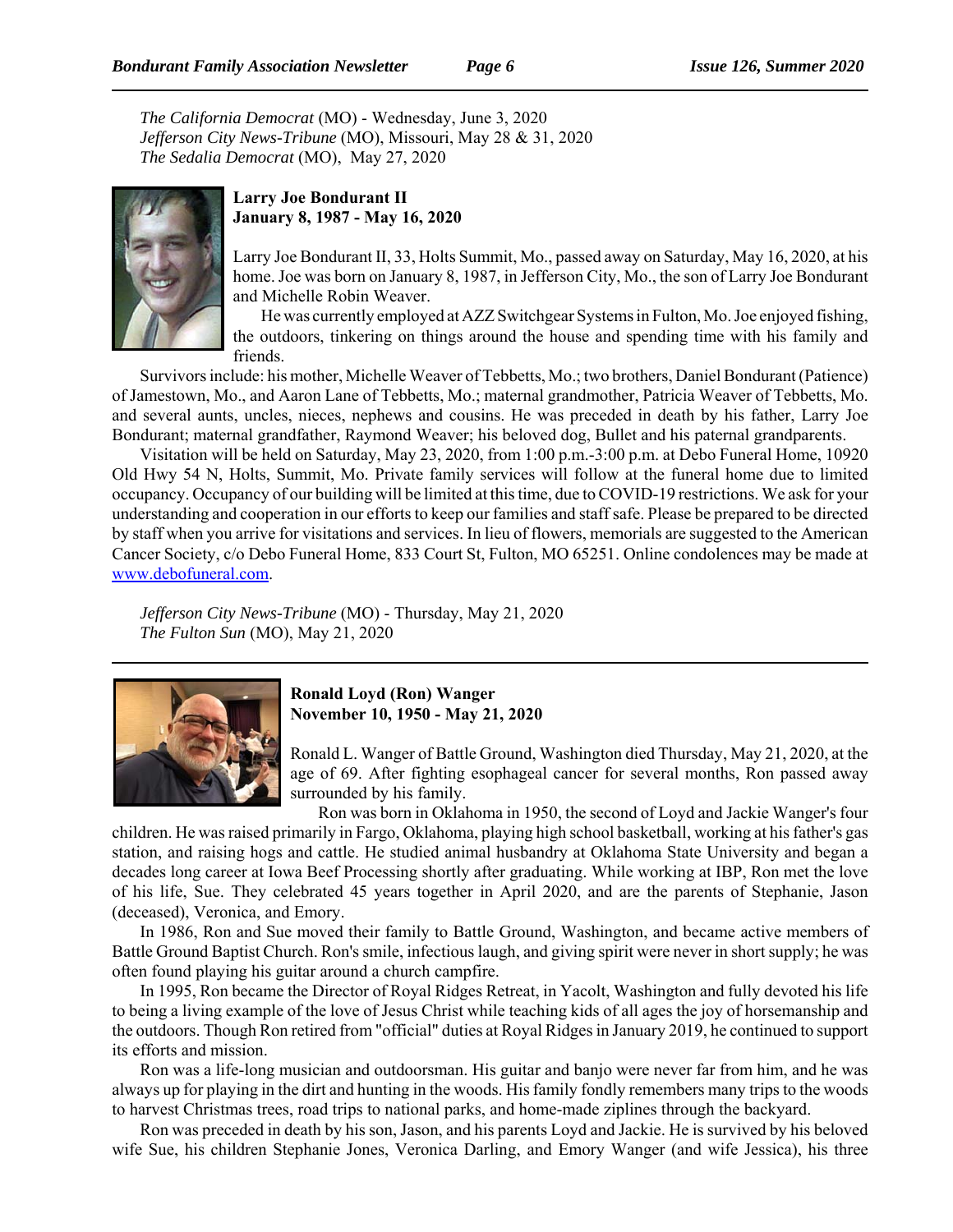grandchildren, Jacy, Justin, and Leni, his siblings Sanzee Suthers, Marsha Miller, and Rodney Wanger, as well as dozens of aunts, uncles, cousins, nieces, and nephews throughout the Pacific Northwest, Iowa, and Oklahoma. He is dearly missed by his dogs Lulu, Jorgie, and Dot.

Ron will be laid to rest at a private service, and his life will be celebrated with a public memorial when public health circumstances allow. In lieu of flowers, please donations should be made to Royal Ridges Retreat, paypal.me/royalridges or www.royalridges.org for information on programs in need of support.

*Woodward News* (OK) - Saturday, June 13, 2020

*Editor's Note: Condolences to BFA member Sue Pittman, Ron's aunt, and all of their family. Thank you to Susan Clark Neese for this obit. Ron attended the BFA meeting in Portland, OR, last fall.*



**Walter Thomas "Tom" Bondurant September 21, 1967 - June 14, 2020**

Walter Thomas Bondurant of Gloucester, VA, born September 21st, 1967, passed unexpectedly June 14th, 2020.

He is preceded in death by his mother, Anita Dolores Leed; survived by his parents, father Walter M. Bondurant Jr., step-mother Robin Bondurant, step-father Stephen Leed (Sue); his

wife, Julie A. Bondurant; his children Crystal Bondurant-Salisbury (Witten), William Bondurant (Theresa), Noah Bondurant, and Zane Bondurant; his granddaughters Sophia and Cassidy Salisbury; his sister Lauren Thornhill (Junior), brother Alex Bondurant; his niece Maddison Thornhill; as well as his step-grandmother Alta Conner.

Tom was a devoted father and grandfather. He loved being on the water, fishing, playing music, and being a crane operator for IUOE #147.

Memorial services will be held privately due to Covid-19 restrictions. For more information please contact Crystal at 3salisburys@cox.net

*Daily Press* (Hampton, VA), June 17, 2020 *Gloucester-Mathews Gazette-Journal* (VA), June 17, 2020

**BonDurant Obituaries** found in newspaper archives from to March 4, 2020, to June 29, 2020, on the subscription website www.genealogybank.com and elsewhere, compiled June 29, 2020, by EBM.



**Terry Lynn BonDurant February 27, 1946 - January 9, 2020**

TATUM — Terry BonDurant, 73 of Tatum, Texas, passed away on January 9, 2020. Born in Cincinnati, Ohio on February 27, 1946, to Charles and Juanita BonDurant, Terry graduated from Rising Sun High School in 1964. He was in the U.S. Navy from 1965-1969 and served on the *USS Ticonderoga*.

Terry was an electrician for over 40 years. He loved joking around and doing business with the Elliott Electric Family. He was Superman to his sons, a loving husband to his wife, and the

most fun PawPaw that his grandkids could ask for. He enjoyed fishing, camping, coaching, listening to live music and spending time on Lake Cherokee with his lake family. Everyone will miss his playfulness, sarcasm and stories.

In his life, he was heavily involved in children's ministries with Terrace Hills and Calvary Baptist Churches. His handiwork will live on at his beloved Bar None Cowboy Church.

Terry is survived by his spouse, Gerri BonDurant; children, Todd BonDurant, Charles BonDurant and Joseph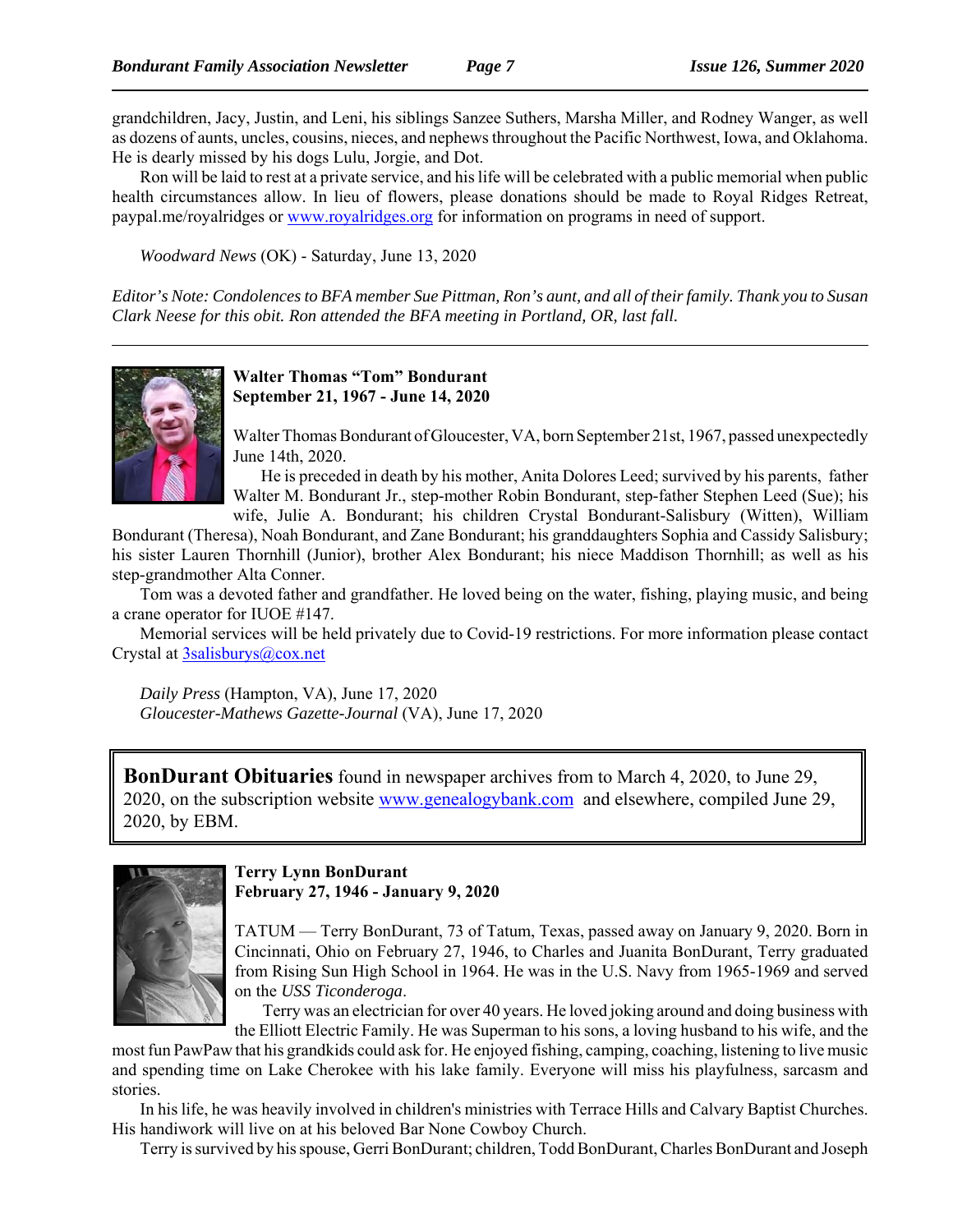BonDurant; along with his bonus kids, Amy Egan, Marti Thompson, Tanner Hatfield and Jordan Jackson; daughters-in-law, Paula BonDurant, Mary BonDurant and Shannon BonDurant; grandchildren, Eric BonDurant, Brodrick BonDurant, Gracen BonDurant, Corbin BonDurant, Tera BonDurant, Alyssa Dyer, Amber Guinn, Gregory Dyer and Gracye Egan-Wilkes; brother, Wayne Dunaway; sister, Diana Keith; mother, Juanita Sheldon; along with many other family and friends.

He was preceded in death by his former wife and mother of his children, Sue BonDurant [died 2012], and his father, Charles BonDurant.

A memorial service is scheduled for 11 a.m. - 3 p.m., June 27, 2020, at Lake Cherokee Water Company, NK 20 Lake Cherokee, Longview, Texas.

*Longview News-Journal* (TX) - Sunday, June 7, 2020

**Bundrant Obituaries** found in newspaper archives from to March 4, 2020, to June 29, 2020, on the subscription website www.genealogybank.com and elsewhere, compiled June 29, 2020, by EBM.



#### **Teresa Kay Bundrant Walker February 17, 1965 - June 30, 2020**

Teresa K. Bundrant Walker, age 55 of Moody, TX, passed away on Tuesday, June 30, 2020 in Temple.

Graveside services will be held at 2:00 p.m. Friday, July 3, 2020 at Evergreen-Bundrant Cemetery in Purmela, TX. The family will be leaving from Scott's Funeral Home at 1:30 p.m.

to go in procession to the cemetery, for anyone wishing to follow. Anyone wishing to pay respects to Teresa, may do so from 8:00 to 5:00 on Thursday at the funeral home.

Teresa was born on February 17, 1965 in Gatesville to Janice Graham Bundrant and the late Raymond Bundrant. She grew up in Gatesville and graduated from Evant High School in 1983.

She is survived by her husband, Seth Walker; mother, Janice Driver and husband, J.D.; grandmother, Rachel Bundrant; daughters, Brandi Garcia and husband, Luis, Courtney Moore and husband, Matthew; bonus daughter, Chantel Northcutt and husband, John; bonus son, Brandon Walker; sisters, Amanda Alley and husband, Ben, Rachael Hodnett; brother, Jimmy Bundrant and wife, Jackie, Jesse Bundrant; nine grandchildren, Arci, Kenna, Nevaeh, Lydia, Memphis, Kayden, Kooperlynn, Isabella, and Ryker; and several nieces and nephews.

*Temple Daily Telegram-News* (TX) - July 1, 2020 https://www.scottsfh.com/obituary/teresa-walker



**Charles Craig Bundrant March 15, 1946 - March 11, 2020**

C. Craig Bundrant was born in Oak Ridge, Tennessee, on March 15th, 1946 and passed away the 11th day of March 2020, peacefully at his St. Pete Beach, Florida, home. Predeceased by his parents Virginia Friar Bundrant and Charles Franklin Bundrant. He is survived by his loving wife, Denise Hobbs Bundrant and their precious kitty, Tippy, his two daughters, Kristin Lynn Conrad (David) and Susan Beth Beehler (Lance). His four wonderful grandchildren, Alison, Trey, Jack and Katherine are comforted in knowing that he will be watching over them, and two brothers, Barry W. (Cheryl) and Edward (Bobbie

Craig).

Craig attended Oak Ridge High School and spoke fondly about his Boy's Club experience, summers at Oak Ridge pool, the Snow-White Drive-in and Cushman Scooters. The family moved to Boyertown, PA, in 1962. He graduated from Boyertown Senior High in 1964 where he played and acquired his love of football. A seeker of knowledge, he obtained his Bachelor's Degree in 1968 from Kutztown University followed by Graduate Studies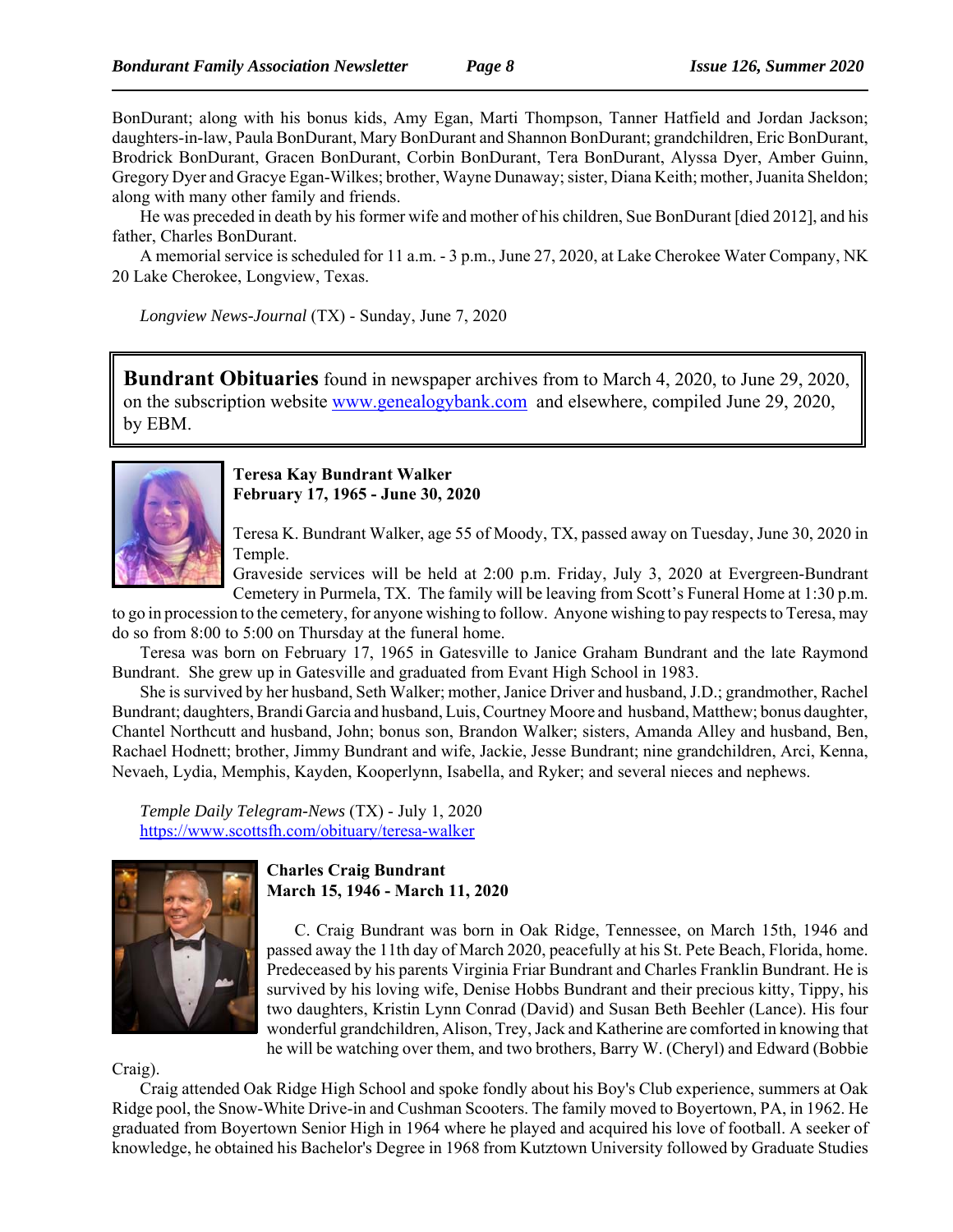at Penn State University. Successful in combining both his talents, he taught high school World Cultures and coached college football for 10 years at Ursinus College and Kutztown University.

Craig expanded his career including Sales and Marketing Manager for consumer products and a CPG consultant. He founded Spitfire Global Consulting and held the position of Chairman of the Board for The SSL Store in St Petersburg Florida. A very special friendship developed with John Tuncer, owner of The SSL Store, as Craig played the role of advisor from the start up to a highly successful business, the two becoming the best of buddies.

Craig was a very generous and loving Husband, Father, Granddad, best friend and listener for so many. He gave his best advice to anyone who sought it, never being judgmental or subjective. Craig enjoyed life with everyone, his favorite things were Traveling (First Class Only), preparing dinners for his friends and family at Craig's Cafe, wine collecting, sports, especially football and golf and spending as much time as possible with his family and friends. His love of life and fun are evidenced by his visit to 6 of the continents and 21 Disney Cruises. His lifelong wish of riding in the Oscar Meyer Wiener Mobile was fulfilled by his wife, surpassing all his expectations as it arrived at his Florida home for his last birthday.

Remembered also are his dear friends in the Boyertown area, Mark Matlack, Jack Lignelli and Gary Conrad, thank you for many years of friendship and to his many friends at Harbourside who shared many fun times and whose lives he touched. Celebration of Life will be scheduled at a later date. Donations may be made to Suncoasthospice.org

Tri County Record (PA) - Thursday, April 9, 2020 The Southern Berks News (Boyertown, PA) - Thursday, April 9, 2020 The Boyertown Area Times (PA) - Thursday, April 9, 2020 Northern Berks Patriot Item (PA) - Thursday, April 9, 2020 Berks-Mont Newspapers (PA) - Thursday, April 9, 2020 The Mercury (Pottstown, PA) - Thursday, April 9, 2020 https://www.legacy.com/obituaries/pottsmerc/obituary.aspx?n=charles-bundrant-craig&pid=195923489

**Bundren Obituaries** found in newspaper archives from to March 4, 2020, to June 29, 2020, on the subscription website www.genealogybank.com and elsewhere, compiled June 29, 2020, by EBM.

#### **Anna Lucille Curfman Bundren October 4, 1936 ~ March 6, 2020**

GALESBURG - Mrs. A. Lucille Bundren, 83, of Galesburg, IL, passed away at 2:25 a.m. Friday, March 6, 2020, at Aperion Care Galesburg North.

She was born Oct. 4, 1936 in Gorin, Missouri, the daughter of Charles and Cleo Sweeney Curfman. She is survived by her brother, Floyd Curfman of Virginia, her friends, Gary and Becky Barton of Galesburg, her granddaughter, Kelly (Claire) Barton of Moline, and two great grandchildren. Lucille is preceded in death by her parents, her son, Charles James and her brother, Nelson Curfman.

Lucille worked as a cashier for Eagles Grocery Store and Kroger Grocery Store for many years. She graduated from Granger High School in 1954. She enjoyed reading and going to dinner with her friends. She especially enjoyed spending time with her grandchildren. Lucille loved taking trips to Missouri and the St. Louis Cardinals baseball team.

Lucille's wishes were to be cremated and scattered at East Linwood Scattering Gardens. A celebration of her life will be held at a later date. Memorials may be made to the American Cancer Society. Hinchliff-Pearson-West Funeral Directors and Cremation Services Galesburg Chapel is assisting the family with arrangements. Online condolences may be made at www.h-p-w.com.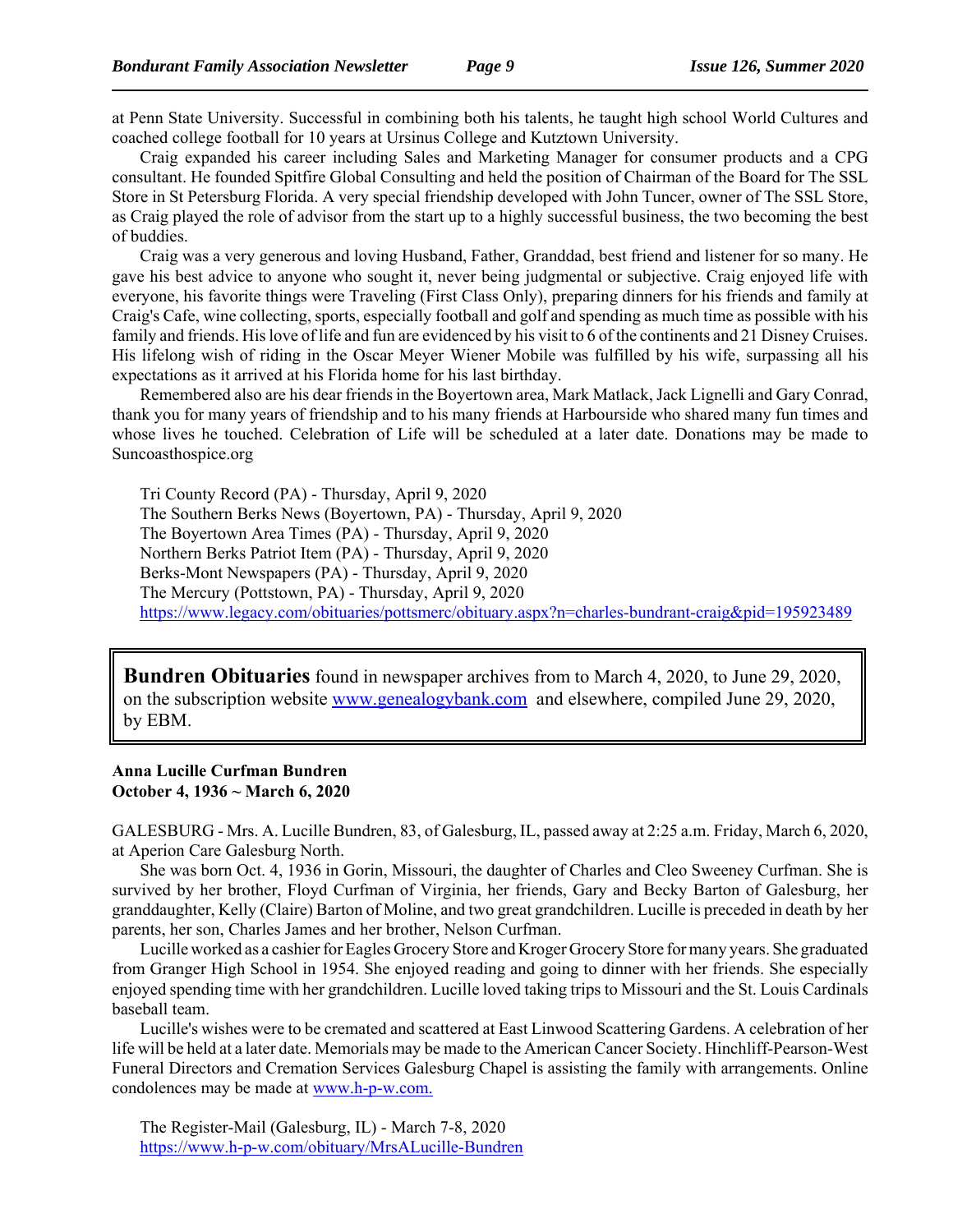**Bundrum Obituaries** found in newspaper archives from to March 4, 2020, to June 29, 2020, on the subscription website www.genealogybank.com and elsewhere, compiled June 29, 2020, by EBM.



## **Homer L. "Sonny" Bundrum December 26, 1934 ~ April 16, 2020**

Homer L. "Sonny" Bundrum, 85, of Arkabutla, MS, passed away April 16, 2020 at his residence. Mr. Bundrum was a veteran having served in the Army. He was a 32nd Degree Mason and a Shriner. He is survived by his daughters, Toni Bundrum of Arkabutla, MS, and Linda Scott of Hernando, MS; son, Keith Bundrum (Beth) of Arkabutla, MS; brother, Pete

Bundrum of Senatobia, MS; grandchildren, Tammy Carroll (Paul), Joey Treadway (Jennifer), Taylor Treadway, Ary Bundrum and Skylar Bundrum and great grandchildren, Lydia Treadway and Carter Treadway. He was preceded in death by his wife, Billie Jean Bundrum; sister, Betty C. Seehaver and brother, William Bundrum. Pate-Jones Funeral Home.

*The Commercial Appeal* (Memphis, TN) - Friday, April 17, 2020 https://www.patejonesfuneralhome.com/obituary/Homer-Bundrum



#### **Clarence Fred Bundrum February 25, 1940 – April 22, 2020**

Graveside Services for Clarence Fred Bundrum, 80, will be Sunday at 2:30 pm, at Greenlawn Cemetery in Jacksonville. The family asked that everyone comply with social distancing if you feel uncomfortable. Mr. Bundrum went home to be with the Lord Wednesday April 22nd at home with family by his side.

He is survived by his wife of 41 years Mary Bundrum, Children, Tony Bundrum (Ruth Ann), Jeff Bundrum (Debbie) and Brenda Clemment. Grandchildren, Jeannie Bundrum, Delana Clemment, Jamie Johnston, Shannon Bundrum and Roger Clemment and 7 great-grandchildren,

brother, Dallas Bundrum, sisters, Betty Hurst (Ralph) and Brenda Stern.

Mr. Bundrum is preceded in death by his wife, Martha Jean Bundrum, parents, Clifford and Ottie Bundrum, great-granddaughter, Jessa Michelle Johnston and stepson, Gilbert Rexrode Jr. Pallbearers will be Ronnie Webb, Butch Douthit, Greg Clemons, Rodger Clement, Emanuel Suro and Scott Bundrum. Honorary pallbearers will be Members of 151st Engineering Battalion of Jacksonville and Harold Ponder. Mr. Bundrum was a loving husband, father, grandfather and brother. He was well thought of by everyone he knew and worked with. Mr. Bundrum will be greatly missed. The family would like to extend special thanks to the ICU Department at RMC and comfort care hospice and special care giver Chong Carter. Online Condolences at www.graybrownservice.com.

The Anniston Star (AL) - Saturday, April 25, 2020 https://www.dignitymemorial.com/obituaries/anniston-al/clarence-bundrum-9148605

*A research hint while we're still in lock-down:* Have you looked to see if the graves of your family might be listed in the *Find-a-Grave database* https://www.findagrave.com/ ? If you have pictures or anecdotes to share about that person, use the SUGGEST EDITS button to send your information to the sponsor of this grave memorial. Photos can be added using the ADD PHOTOS button to the left. You can even add memorial to a particular cemetery by using the CEMETERIES tab at the top. If a cemetery is not listed, ADD IT and share the information you know about burials there.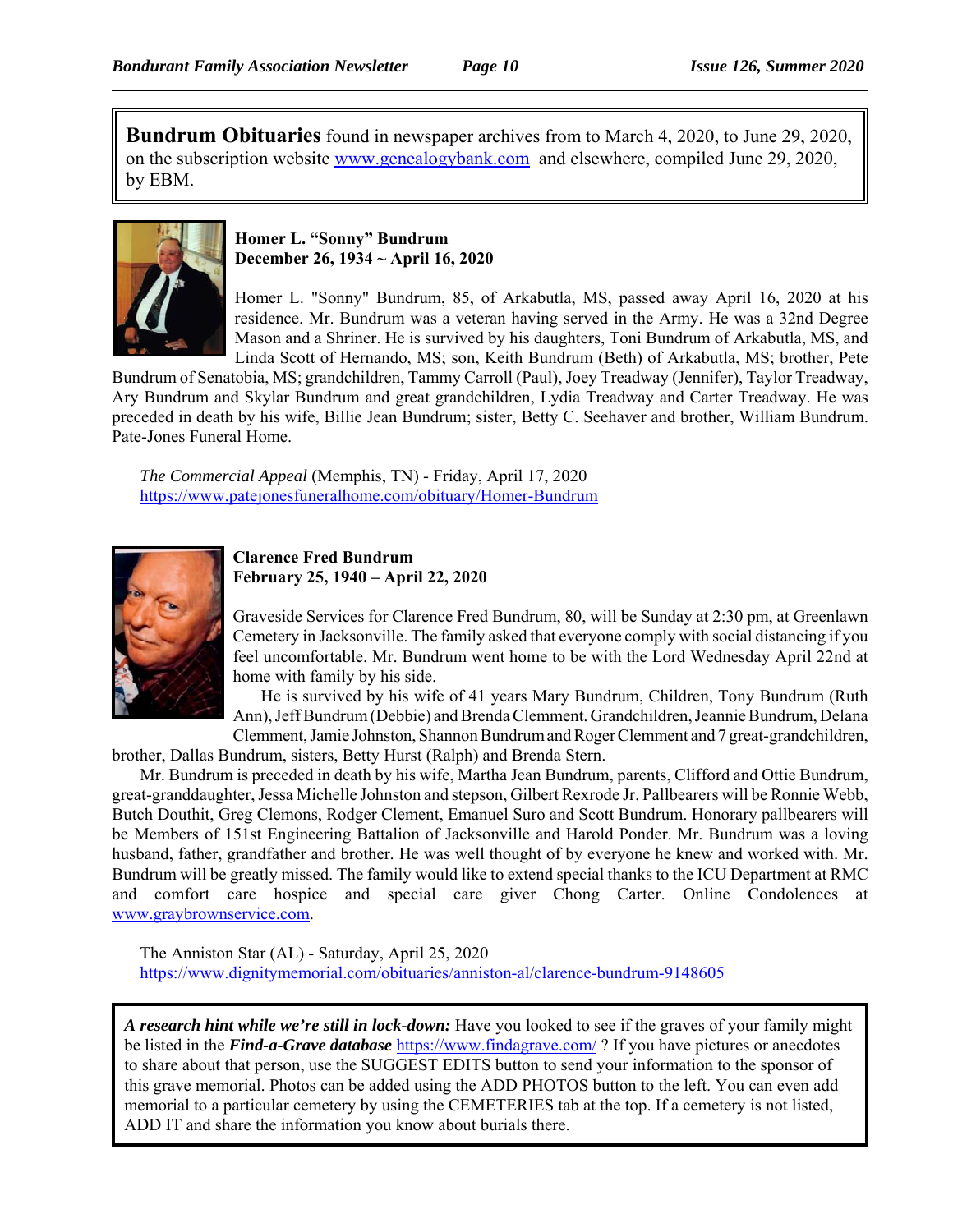## Books About Our Bondurant Ancestors

#### **THE BONDURANTS OF GÉNOLHAC, FRANCE**

By Mary Bondurant Warren

#### *Ancestry of our immigrant ancestor, Jean Pierre Bondurant*

Family history and family trees are included, with photographs of sites and documents relating to the ancestors of Jean Pierre Bondurant. Maps and a driving tour of the family's most important places let you be your own tour guide, and see the sights of France at your leisure.

**VOLUME I – Hardbound, 172 pages with maps, photographs, illustrations, full name index. \$30.00**

#### **THE BONDURANTS OF AMERICA – Jean Pierre and Ann**

By Mary Bondurant Warren, with Ruby Talley Smith and Amy Warren Sanders *The Bondurants' First Years in Virginia*

Here is the story of Huguenot Jean Pierre Bondurant's life after he landed in 1700 at Jamestown. How did this French exile adapt to an English-speaking society? What was his life like in the colony? Meet his wife Ann Tanner and learn more about their five children and grandchildren. Watch the Bondurant family grow with the colony, move into new lands, and new occupations.

A "Sentimental Journey" takes you to places in Virginia that are important in this family's history.

## **VOLUME II – Hardbound, 218 pages with maps, photographs, illustrations, full name index. \$35.00**

#### **THE BONDURANTS OF AMERICA – Ann Tanner's Ancestors**

By Mary Bondurant Warren, with Ruby Talley Smith and Amy Warren Sanders *HATCHER, JONES, LOUND & TANNER families of Virginia*

Jean Pierre Bondurant married into a tidewater Virginia English family whose ancestors had been in the colony two or three generations when the Huguenots arrived. These are stories and documents relating the life of Ann's colorful ancestors. Learn about the parts they played in Virginia's early history.

A "Sentimental Journey" leads you to present-day sites which once were the homes of Ann's ancestors.

**VOLUME III – Hardbound, 173 pages with maps, photographs, illustrations, full name index. \$30.00**

| Ship to:      |                                                                            |             |                             |
|---------------|----------------------------------------------------------------------------|-------------|-----------------------------|
|               | <b>Mailing address:</b>                                                    |             |                             |
|               | City, State & Zip:                                                         |             |                             |
| <b>Phone:</b> | Email:                                                                     |             |                             |
| <b>QTY</b>    | <b>TITLE</b>                                                               | <b>EACH</b> | <b>TOTAL</b><br><b>COST</b> |
|               | Vol. I The Bondurants of Génolhac, France                                  | \$30.00     |                             |
|               | Vol. II The Bondurants of America – Jean Pierre and Ann                    | \$35.00     |                             |
|               | Vol. III The Bondurants of America – Ann Tanner's Ancestors                | \$30.00     |                             |
|               | All three volumes at a special BFA rate of \$75.00                         | \$75.00     |                             |
|               | Shipping & Handling (for ALL orders)<br>Georgia residents add 8% sales tax |             | \$8.00                      |
|               |                                                                            |             |                             |
|               | <b>TOTAL</b>                                                               |             |                             |

**Order all three Bondurant books as a set for \$75.00** *Makes a wonderful gift!*

**Mail with check payable to HERITAGE PAPERS and mail to Mary Bondurant Warren, 750 Glenwood Drive, Athens, GA 30606-4628**